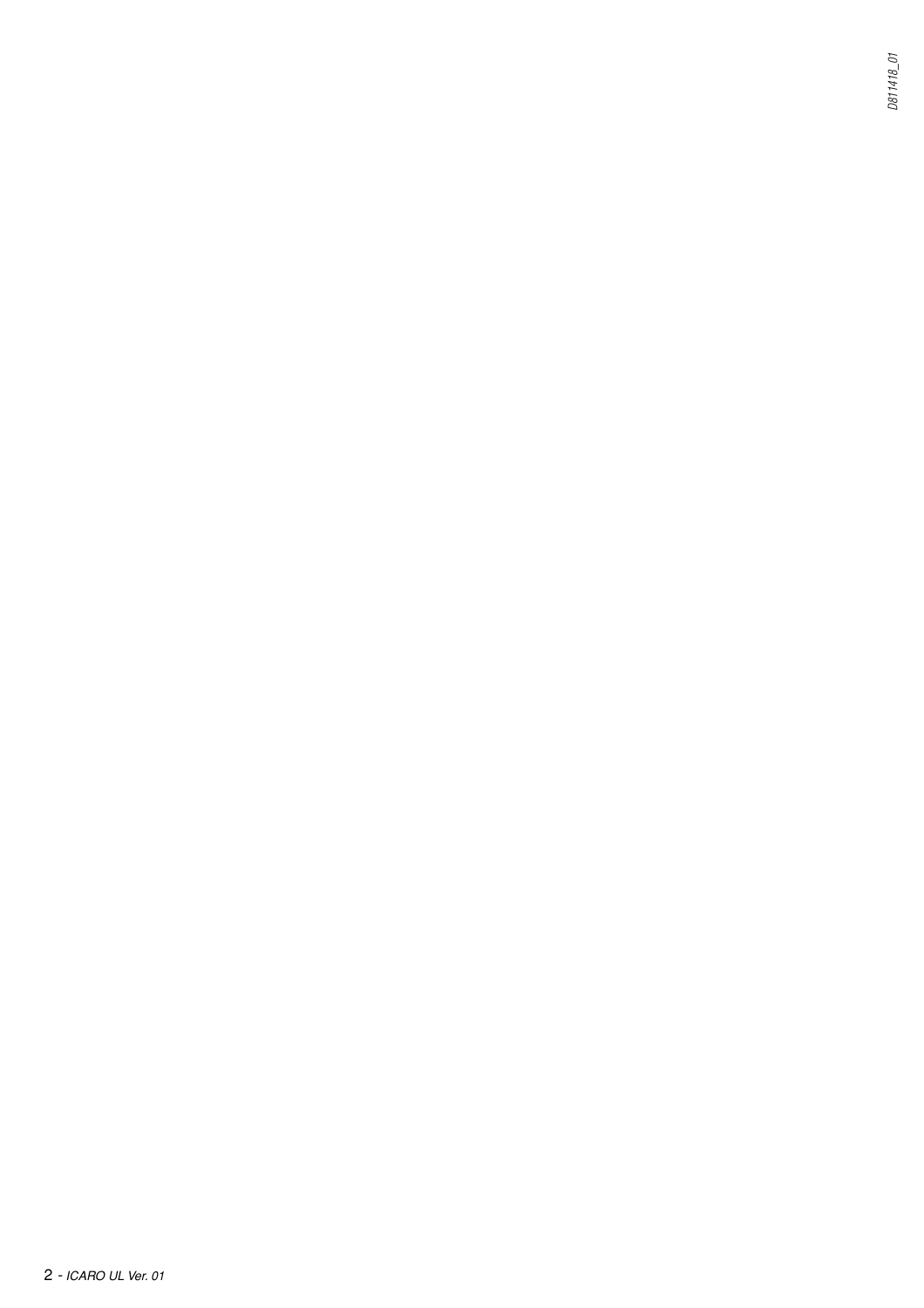Thank you for buying this product, our company is sure that you will be more than satisfied with the product's performance. The product is supplied with a "**Warnings**" leaflet and an "**Instruction booklet**". These should both be read carefully as they provide important information about safety, installation, operation and maintenance. This product complies with the recognised technical standards and safety regulations.

#### **1) GENERAL OUTLINE**

The **ICARO** actuator offers ample installation versatility, thanks to the extremely low position of the pinion, the compactness of the actuator and to the height and depth which can be very easily adjusted. It is equipped with an antisquash electronic device, which ensures utmost safety. The emergency manual release can be activated very easily by means of a knob featuring a personalised key.

The gate stop is controlled by electromechanical end-of-stroke microswitches or, for very cold areas, by proximity sensors.

The control board can be built-in or installed onto a separate cabinet.

#### **2) SAFETY**

D811418\_01

 $\overline{D}$ 0811418

> If correctly installed and used, this automation device satisfies the required safety level standards. However, it is advisable to observe some practical rules in order to avoid accidental problems.

> Before using the automation device, carefully read the operation instructions and keep them for future reference.

- Keep children, persons and things outside the automation working area, particularly during operation.
- Keep radio control or other control devices out of children's reach, in order to avoid any unintentional automation activation.
- Do not intentionally oppose the leaf movement.
- Do not attempt to open the gate by hand, if the actuator has not been released by means of the appropriate release knob.
- Do not modify the automation components.
- In case of malfunction, disconnect the power supply, activate the emergency release to gain access to the actuator and request the assistance of a qualified technician (installer).
- Before proceeding to any external cleaning operation, disconnect the mains powers supply.
- Keep the photocell optical components and luminous signal indication devices clean. Check that the safety devices (photocells) are not obscured by branches or shrubs.
- For any direct assistance to the automation system, request the assistance of a qualified technician (installer).
- Have qualified personnel check the automation system once a year, and in particular control mechanism for force, speed, and sensitivity.

#### **• THE ENTRANCE IS FOR VEICHLES ONLY. PEDESTRIANS MUST USE SEPARATE ENTRANCE.**

#### **3) MANUAL RELEASE**

The manual or emergency release should only be activated when the gate has to be opened manually or whenever the automation is not correctly or totally functioning.

- To carry out the emergency manoeuvre, proceed as follows:
- Insert the personalised key into the lock and turn it anticlockwise by 90°.
- Turn the release knob clockwise (fig. 1) as far as it will go. The pinion will therefore become idle and the gate can then be opened manually.
- Push the leaf of the gate all the way down to the end-of-stroke. **Warning: do not push the gate leaf roughly, but move it gently all along its stroke.**

The key can be removed from the lock only after the knob has been moved back to its initial position (motor-driven operation)

• To re-activate motor-driven control, turn the knob anticlockwise as far as it will go. Move the key back to its closing position, remove it and then store it in a safe place, which is known to anyone who may need the knob.

#### **4) MAINTENANCE AND DEMOLITION**

**The maintenance of the system should only be carried out by qualified personnel regularly.** The materials making up the set and its packing must be disposed of according to the regulations in force.

#### **WARNINGS**

**Correct controller operation is only ensured when the data contained in the present manual are observed. The company is not to be held responsible for any damage resulting from failure to observe the installation standards and the instructions contained in the present manual.**

**The descriptions and illustrations contained in the present manual are not binding. The Company reserves the right to make any alterations deemed appropriate for the technical, manufacturing and commercial improvement of the product, while leaving the essential product features unchanged, at any time and without undertaking to update the present publication.**

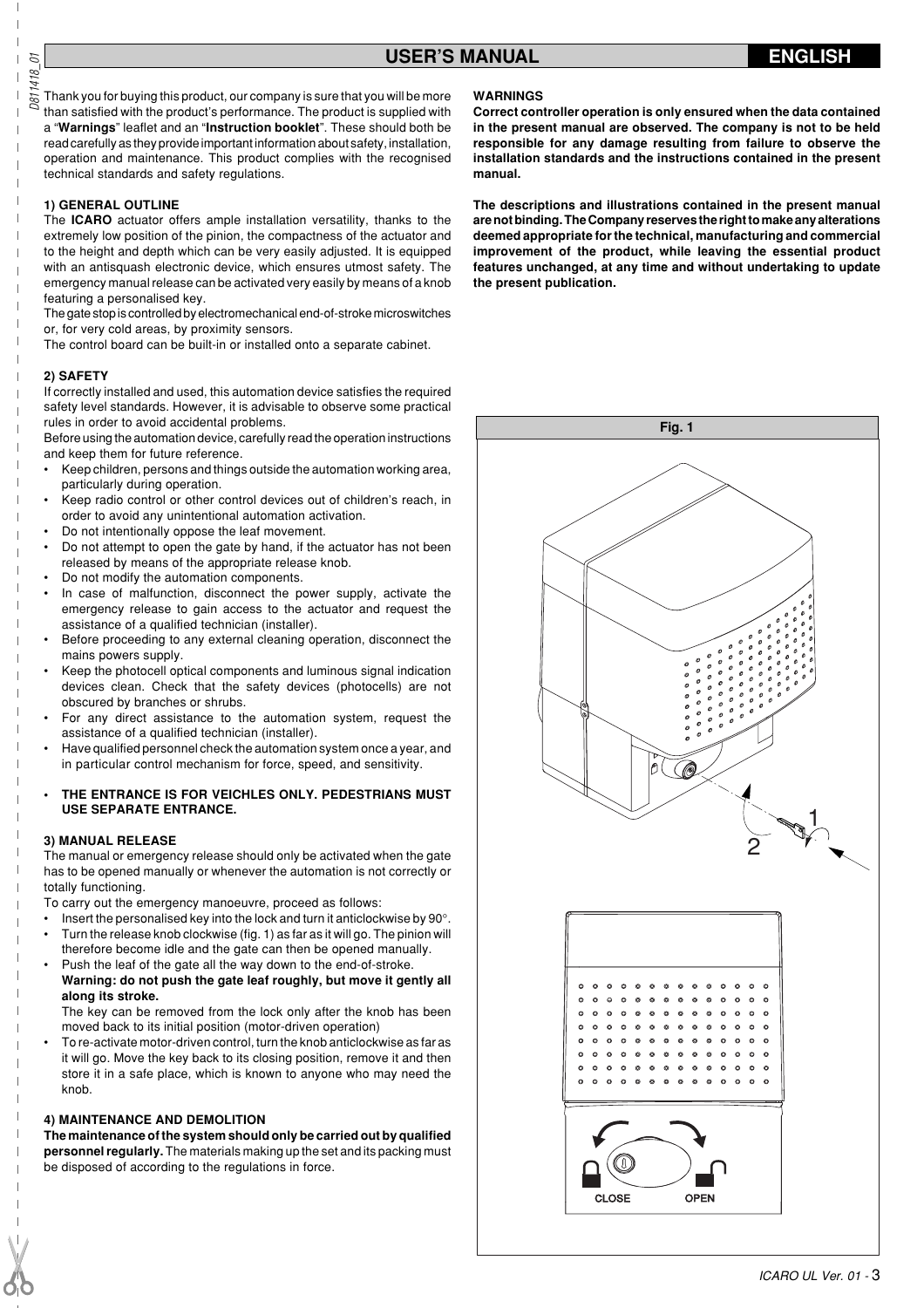# **ENGLISH INSTALLATION MANUAL**

Thank you for buying this product, our company is sure that you will be more than satisfied with the product's performance. The product is supplied with a "**Warnings**" leaflet and an "**Instruction booklet**". These should both be read carefully as they provide important information about safety, installation, operation and maintenance. This product complies with the recognised technical standards and safety regulations.

#### **1) GENERAL OUTLINE**

The **ICARO** actuator offers ample installation versatility, thanks to the extremely low position of the pinion, the compactness of the actuator and to the height and depth which can be very easily adjusted. It is equipped with an antisquash electronic device, which ensures utmost safety. The emergency manual release can be activated very easily by means of a knob featuring a personalised key.

The gate stop is controlled by electromechanical end-of-stroke microswitches or, for very cold areas, by proximity sensors.

The control board can be built-in or installed onto a separate cabinet.

The gearmotor (fig. 1) is made up of the following:<br> $M$  Motor

- **M** Motor<br>**R** Worm
- **R** Worm screw worm wheel reduction gear
- **S** Electromechanical end-of-stroke unit or proximity sensor<br>**P** Pinion with release
- **P** Pinion with release
- **C** Control board with capacitor<br>**E** Obstacle detection device (E
- **Obstacle detection device (Encoder)**

#### **2) GENERAL SAFETY**

**WARNING! An incorrect installation or improper use of the product can cause damage to persons, animals or things.**

- The "**Warnings**" leaflet and "**Instruction booklet**" supplied with this product should be read carefully as they provide important information about safety, installation, use and maintenance.
- Scrap packing materials (plastic, cardboard, polystyrene etc) according to the provisions set out by current standards. Keep nylon or polystyrene bags out of children's reach.
- Keep the instructions together with the technical brochure for future reference.
- This product was exclusively designed and manufactured for the use specified in the present documentation. Any other use not specified in this documentation could damage the product and be dangerous.
- The Company declines all responsibility for any consequences resulting from improper use of the product, or use which is different from that expected and specified in the present documentation.
- Do not install the product in explosive atmosphere.
- The Company declines all responsibility for any consequences resulting from failure to observe Good Technical Practice when constructing closing structures (door, gates etc.), as well as from any deformation which might occur during use.
- Disconnect the electrical power supply before carrying out any work on the installation. Also disconnect any buffer batteries, if fitted.
- Fit an omnipolar or magnetothermal switch on the mains power supply, having a contact opening distance equal to or greater than 3mm.
- Check that a differential switch with a 0.03A threshold is fitted just before the power supply mains.
- Check that earthing is carried out correctly: connect all metal parts for closure (doors, gates etc.) and all system components provided with an earth terminal.
- Fit all the safety devices (photocells, electric edges etc.) which are needed to protect the area from any danger caused by squashing, conveying and shearing.
- Position at least one luminous signal indication device (blinker) where it can be easily seen, and fix a Warning sign to the structure.
- The Company declines all responsibility with respect to the automation safety and correct operation when other manufacturers' components are used.
- Only use original parts for any maintenance or repair operation.
- Do not modify the automation components, unless explicitly authorised by the company.
- Instruct the product user about the control systems provided and the manual opening operation in case of emergency.
- Do not allow persons or children to remain in the automation operation area.
- Keep radio control or other control devices out of children's reach, in order to avoid unintentional automation activation.
- The user must avoid any attempt to carry out work or repair on the automation system, and always request the assistance of qualified

personnel.

• Anything which is not expressly provided for in the present instructions, is not allowed.

# **INSTALL THE GATE OPERATOR ONLY WHEN:**

- The operator is appropriate for the construction of the gate and the usage Class of the gate,
- All exposed pinch points are eliminated or guarded,
- The operator is intended for installation only on gates used for vehicles. Pedestrians must supplied with a separate access opening.
- The gate must be installed in a location so that enough clearance is supplied between the gate and adjacent structures when opening and closing to reduce the risk of entrapment. Swinging gates shall not open into public access areas,
- The gate must be properly installed and work freely in both directions prior to the installation of the gate operator. Do not over-tighten the operator clutch or presure relief valve to compensate for a damaged gate.

#### **FOR GATE OPERATORS WITH HOLD-TO-RUN CONTROL:**

- The gate operator controls must be placed so that the user has full view of the gate area when the gate is moving,
- A sign with the message "WARNING" must be positioned near the controls. The characters for the writing should be at least 6.4 mm high. The following statement should also be indicated: "Moving Gate Has the Potential of Inflicting Injury or Death - Do Not Start Gate Unless Path is Clear".
- An automatic closing device (such as a timer, loop sensor, or similare device) shall not be employed
- No other activation device shall be connected.

Controls must be far enough from the gate so that the user is prevented from coming in contact with the gate while operating the controls. controls intended to be used to reset an operator after 2 sequential activations of the entrapment protection device or devices must be located in the line-of-sight of the gate. Outdoor or easly accesible controls shall have a security feature to prevent unauthorized use.

All warnings signs and placards must be installed where visible in the area of the gate.

#### **FOR GATE OPERATORS PROVIDED WITH SENSOR FOR CONTACT-FREE DETECTION:**

- See instructions on the placement of non contact sensor for each type of application,
- Care shall be exercised to reduce the risk of nuisance tripping, such as when a vheicle, trips the sensor while the gate is still moving, and
- One or more non-contact sensor shall be located where the risk of entrapment or obstruction exist, such as the perimeter reachable by a moving gate.

#### **FOR GATE OPERATORS PROVIDED WITH CONTACT DETECTION (SAFETY EDGE OR SIMILAR):**

- On or more contact sensor shall be located at the pinch point of a vehicular vertical pivot gate.
- A hardwired contact sensor shall be located and its wiring arranged so that the communication between the sensor and the gate operator is not subjected to mechanical damage.
- A wireless contact sensor such as one that transimts radio frequency (RF) signals the gate operator for entrapment protection functions shall be located where the transimission of the signals are not obscrtucted or impeded y building structure, natural landscaping or similar obstruction. A wireless contact sensor shall function under the intended end-use conditions.

# **IMPORTANT SAFETY INSTRUCTIONS**

- WARNINGS: to reduce the risk of injury or death:
- **Read and follow all instructions**.
- Never let children operate or play with gate control. Keep the remote control away from children.
- Always keep people and objects away from the gate. **NO ONE SHOULD CROSS THE PATH OF THE MOVING GATE**.
- Test the gate operator montly. The gate MUST reverse on contact with a rigid object activates the non-contact sensor. After adjusting the force or the limit of travel, reset the gate operator. Failure to adjust and retest the gate operator properly can increase the risk of injury or death.
- Use the emergency realease only when the gate is not moving.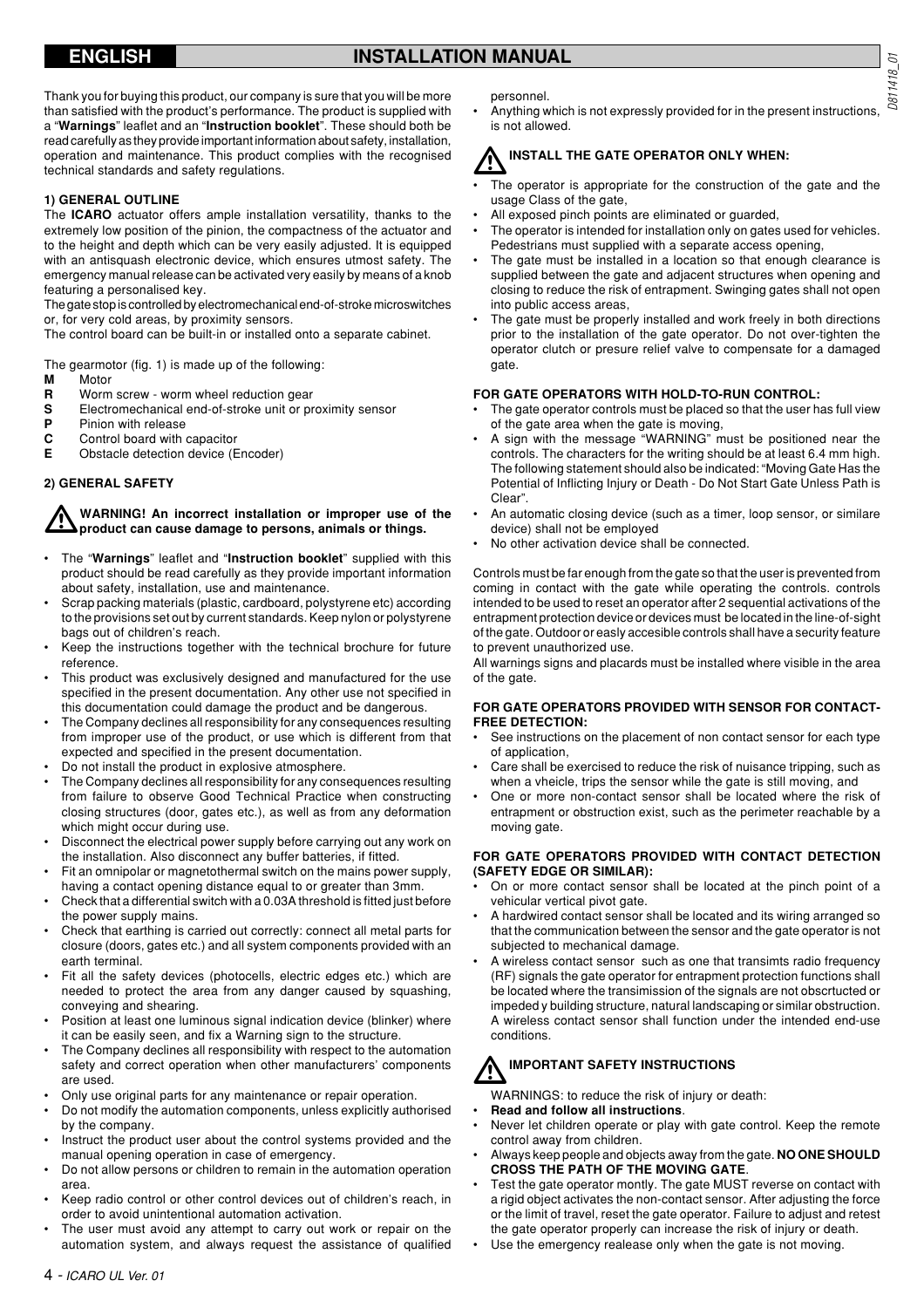- $\frac{1}{20}$ <br>  $\frac{1}{20}$  All openings of a horizontal slide gate are guarded or screened from the bottom of the gate to a minimum of 4 feet (1.22 m) above the ground to prevent a 2-1/4 inch (57.2 mm) diameter sphere from passing through the openings anywhere in the gate, and in that portion of the adjacent fence that the gate covers in the open position,
	- All exposed pinch points are eliminated or guarded, and guarding is supplied for sliding gates exposed rollers.
	- Controls must be far enough from the gate so that the user is prevented from coming in contact with the gate while operating the controls. Controls intended to be used to reset an operator after 2 sequential activations of the entrapment protection device or devices must be located in the line-of-sight of the gate. Outdoor or easily accessible controls shall have a security feature to prevent unauthorized use.
	- **KEEP GATES PROPERLY MAINTAINED**. Read the owners manual. Have a qualified service person make repairs to gate hardware.
	- **• THE ENTRANCE IS FOR VEICHLES ONLY. PEDESTRIANS MUST USE SEPARATE ENTRANCE.**
	- Save these instructions.

# **3) TECHNICAL SPECIFICATIONS**

|                                 | Leaf speed: . 18 teeth:29.5ft/min(9m/min) 25 teeth:39.3ft/min(12m/min)                    |
|---------------------------------|-------------------------------------------------------------------------------------------|
|                                 | Max. capacity:  with pinion Z18: 4.496lbf (20.000 N ( $\approx$ 2000 kg))                 |
|                                 | with pinion Z25: 2.248lbf (10.000 N (≈1000 kg))                                           |
|                                 |                                                                                           |
|                                 | Impact reaction:  Obstacle detection device (Encoder)                                     |
|                                 |                                                                                           |
|                                 |                                                                                           |
|                                 |                                                                                           |
|                                 |                                                                                           |
|                                 | Weather conditions:  from $5^{\circ}F$ to $+140^{\circ}F$ (from -15°C to $+60^{\circ}C$ ) |
|                                 |                                                                                           |
|                                 |                                                                                           |
|                                 |                                                                                           |
| (*) Special voltages on request |                                                                                           |

# **4) PRELIMINARY CHECKS**

Before proceeding to any installation work, check that the gate structure conforms to whatever is prescribed by the current standards, and in particular that:

- The gate sliding track is linear and horizontal, and the wheels are suitable for supporting the gate weight.
- The gate manual operation can be carried out smoothly along its entire run, and there is no excessive side slipping.
- A correct play is provided between the upper guide and the gate to ensure regular noiseless movement.
- The opening and closing gate stops are positioned.
- The established position for gearmotor fixing allows the emergency manoeuvre to be carried out smoothly and safely. In the case where the elements checked do not meet the above requirements, proceed to carrying out the necessary corrective actions or replacements.

#### **WARNING: Remember that motor drive facilitates the use of the gate, but does not solve the problems due to faults and defects in the installation or failure to maintain the gate itself.**

#### **Fix the "Warning" sign provided (Fig. 14) on both sides of the gate, stick the adhesive labels provided on the three visible sides of the operator (Fig. 2).**

Take the product out of its packing and inspect it for damage. Should it be damaged, contact your dealer. Remember to dispose of its components (cardboard, polystyrene, nylon, etc.) according to the current prescriptions.

# **5) BASE PLATE ANCHORING**

# **5.1) Standard position**

• Dig a hole where the cement pad with the buried base plate log bolts is to be placed in order to fix the reduction gear unit (fig.3). If the sliding track is already there, digging must be partly carried out in the track foundation casting. This way, should the track foundation casting sag, the gearmotor base would also lower, thus maintaining the play between pinion and rack (approximately 0.04"-0.08" (1-2 mm)).

- Position the base plate according to the dimensions specified in fig.4.
- The pinion symbol printed on the base plate must be visible and directed towards the gate. This also ensures the correct positioning of the raceways for electrical connections.
- Let the flexible pipes containing electrical cables protrude from the base plate.
- In order to keep the base plate in its correct position during installation, it may be useful to weld two iron flat bars under the track, and then weld the log bolts onto them (fig.3).
- Make a concrete casting in such a way as to embody the base plate casting into that of the gate track.
- Accurately check that: The positioning dimensions are correct. That the base plate is well levelled. That the 4 stud threads are well clear of cement. Let the casting harden.

# **5.2) Other positions**

The gearmotor can be positioned in different ways. As an example, fig.5 illustrates a particular type of installation. In the case where the gearmotor is not fixed on the level of the sliding track (**Standard position**), you must ensure that the gearmotor is tightly secured also in relation to the gate position, so as to maintain a correct play (0.04"-0.08"(1-2mm)) between rack and pinion. The current safety standards with respect to persons, animals and things must be strictly observed, and in particular risks of accidents due to squashing in the area of pinion-rack meshing, as well as other mechanical risks, must be carefully avoided. **All the critical spots must be protected by safety devices in compliance with the current prescriptions.**

# **6) GEARMOTOR FIXING**

When the casting has hardened, observe fig. 6 and proceed as follows:

- Position an M10 nut on each of the tie rods, keeping a distance of at least 1" (25mm) from the base to allow the gearmotor to be lowered after the installation is completed, or for subsequent adjustments of the play between pinion and rack.
- Position a plate "P" supplied as standard on each pair of tie rods and, with the help of a level, adjust the plane in both directions.
- Remove the cover and screw-cover guard from the gearmotor, and position the reduction gear unit on the four tie rods with the pinion facing the gate.
- Position the two upper plates P (Fig.6) and tighten the four locking nuts of the gearmotor.
- Adjust the depth of the gearmotor, making it slide in the appropriate slots found in the base, and fix it at a distance between pinion and gate which is adequate to the type of rack to be installed. The rack teeth must mesh into the pinion along their entire width. In the paragraph headed "**Rack fitting**" we specify the measurements and installation methods of the most widely used types of rack.

# **7) RACK FITTING**

A rack having a 4 tooth pitch must be fitted to the gate. As far as the length is concerned, this must include the passage space, as well as the space for securing the brackets activating the limit microswitches, and for the pinion meshing section. There are different types of rack, each one differing in terms of capacity and gate fixing method. The Company markets three types of racks, which are.

## **7.1) Mod. CFZ** (Fig.7).

Galvanised iron rack - 0.8"x0.8" (22x22mm) section - supplied in 6.5ft (2 metre) lengths - capacity over 4409 lb (2000kg -  $\approx$  20000N). First weld these pieces onto an adequate iron angle bar and then weld the lot to the gate. Besides maintaining the distance between the rack and the side of the gate, the angle bar makes it easy to fix the rack to the gate, even when the latter is subject to slight side slipping. When join welding the various rack pieces, you are advised to arrange a section of rack as in (fig.8) to ensure a correct pitch along the entire length of the rack.

# **7.2) Mod. CPZ** (Fig.7).

Plastic rack - 0.8"x0.8" (22x22mm) - supplied in 6.5ft (1- metre) lengths max. capacity 1102 lb (500kg -  $\approx$  5000N). This model is to be fixed to the mand supersty, or normal or self-threaeSng screws. Also in this case, you are advised to insert a section of rack the other way round in the joint between the various pieces, so as to maintain the correct tooth pitch. This type of rack is quieter and allows height adjustments to be made even after having been fixed, using the slots provided.

## **7.3) Mod. CVZ** (Fig.7)

Galvanised iron rack - 1.18"x 0.47" (30x12mm) section - supplied in 6.5ft (1 metre) lengths - threaded spacers to be welded - max. capacity 4409 lb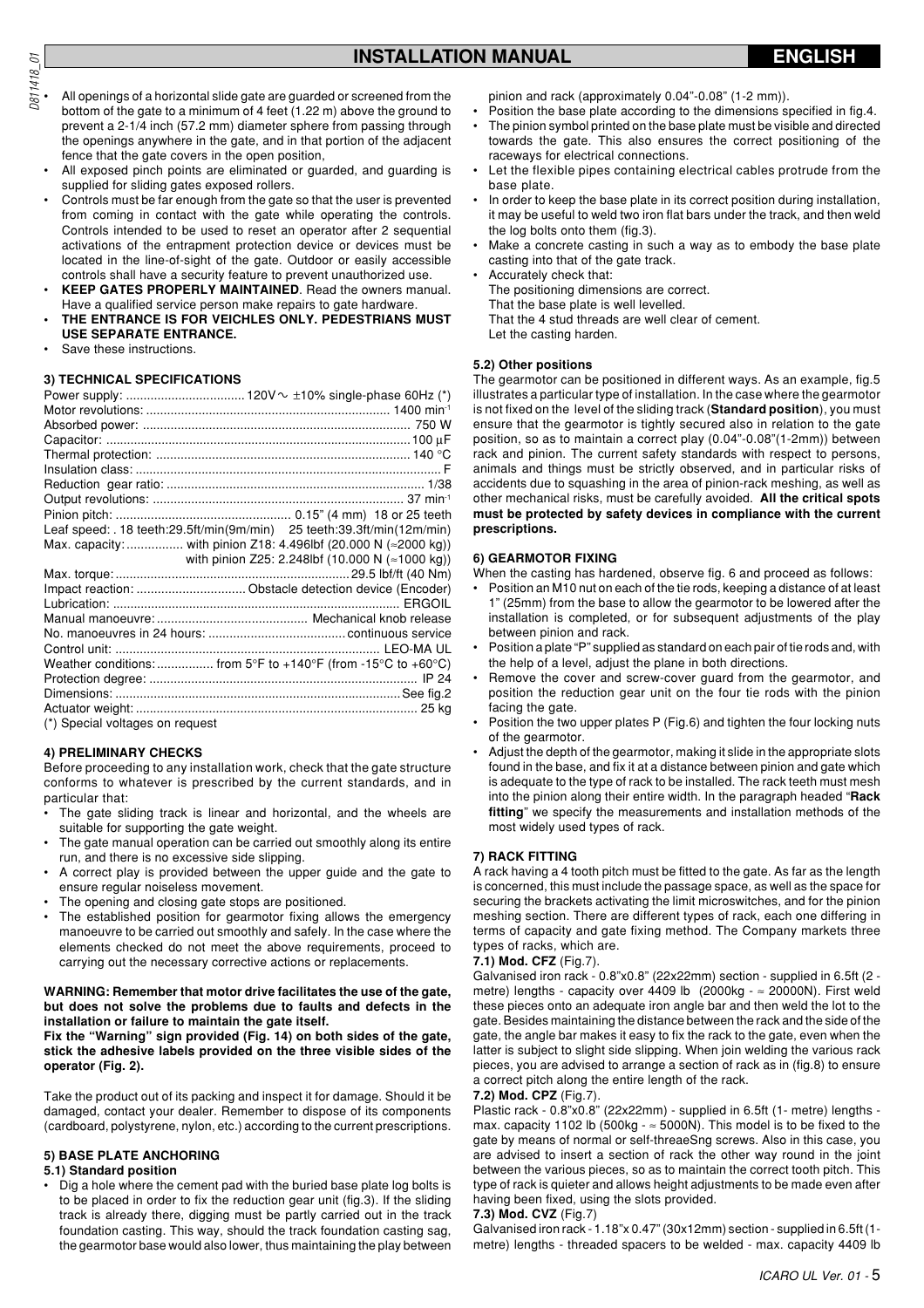# **ENGLISH INSTALLATION MANUAL**

(2000kg - ≈ 20000N). Having fixed the spacers in the middle of each of the slots in the various rack pieces, weld the spacers to the gate. Also in this case, arrange a section of rack the other way round in the joining points of the various rack pieces to ensure a correct tooth pitch. The screws which fix the rack to the spacers allow the rack to be adjusted in height.

#### **7.4) Rack fitting**

To fit the rack, proceed as follows:

- Activate the emergency release by rotating the appropriate release knob (See paragraph "Emergency manoeuvre").
- Rest the rack end on the control pinion and secure it (by welding or using screws) in correspondence with the pinion, while sliding the gate along by hand (fig. 9).
- In the case of incorrect gate alignment (excessive side curving) which cannot be corrected, place a few shims between the rack and gate in order to ensure continuous centring of the rack with respect to the pinion (fig. 10).

#### **DANGER - The welding operation is to be carried out by a competent person who must be provided with all the personal protection equipment required by the current safety standards.**

#### **8) PINION ADJUSTMENT**

Having finished fixing the rack, the rack-pinion play needs to be adjusted to approximately 0.08" (2mm) (fig.6): this is obtained by slackening the four M10 nuts under the gearmotor base by approximately 0.08" (2mm), and then securing the four upper nuts. Make sure that the rack and pinion are aligned and centred (fig.10).

#### **WARNING - Remember that the rack and pinion life strictly depends on their correct meshing.**

#### **9) ELECTROMECHANICAL LIMITING DEVICES**

The operation must be carried out with the emergency release activated and the mains power supply disconnected. The runners which control the limiting devices are to be positioned at both ends of the rack.

- Push the gate fully open by hand.
- Position the opening end-of-stroke runner (fig.11) so that it intercepts the microswitch control lever and makes it trigger. Having identified the correct position, tighten the runner screws.
- Push the gate fully closed by hand.
- Position the closing end-of-stroke runner (fig.11) so that it intercepts the microswitch control lever and makes it trigger. Having identified the correct position, tighten the runner screws.
- The runners must lock the gate before this intercepts the mechanical backstops placed on the track. The closing end-of-stroke runner adjustment must be made in such a way as to leave a clearance of approximately 2" (50mm) between the gate and the fixed swing leaf, as prescribed by the current safety standards, otherwise fit an electric edge at least 2" (50 mm) thick (fig.12).

#### **10) GATE BACKSTOPS**

**DANGER - The gate must be provided with mechanical backstops, both on opening and closing, in order prevent it from coming out of the upper guide (fig.13); the backstops must be tightly secured to the ground, a few centimetres beyond the electrical stop point.**

#### **11) ELECTRICAL INSTALLATION SETUP**

Lay out the electrical installation as indicated in Fig. 14, making reference to the current national standards for electrical installations.

#### **Warning! For the connection to the power supply, use a multipolar cable having minimum 3x1.5 sq mm cross section (16AWG) and complying with the current standards (UL1015).**

Connect the control and safety devices in compliance with the previously mentioned technical installation standards.

The cables (mains and auxiliary) must be distinctly separated in their cable clamp (P1-P2/Fig.15).

Fig.14 shows the number of connections and their cross sections for a length of approximately 328ft (100 metres); for greater lengths, calculate the cross section for the true automation load.

The main automation components are (fig.14):

**I** Type-approved adequately rated omnipolar circuit-breaker with at least 3-mm contact opening, provided with protection against overloads and short circuits, suitable for cutting out automation from the mains. If not already installed, place a type-approved omnipolar circuit-breaker with a 0.03A threshold just before the

automation system.

- **QR** Control panel and incorporated receiver.
- **S** Key selector.<br>**AL** Blinker with to
- **Blinker with tuned antenna.**
- **M** Actuator
- **P** Wall-mounted pushbutton panel.

**Fte, Fre** Pair of external photocells.

**T** 1-2-4 channel transmitter.

#### **12) TERMINAL BOARD CONNECTIONS**

First pass the appropriate electric cables through the raceways and fix the various automation components to the chosen points, then connect them following the directions and diagrams contained in the control unit instruction manual.

Carry out phase, neutral and (compulsory) earth connections. The protection wire (earth) with yellow/green insulating sheath must be connected to the appropriate terminals marked by their symbol.

Operate the automation only after having connected and checked all the safety devices.

The mains power supply cables must be stripped as little as possible; the power supply cable earth wire must be stripped for a greater length, in order to reach the terminal purposely arranged in the box (Fig. 15 ref. "A").

The P1 cable-clamp is reserved for the mains power supply cables, the P2 cable-clamp is reserved for the accessory cables and safety devices.

The cables must be tied by additional fastening next to the terminals, by means of clips for example.

All the operator wiring operations must be carried out by qualified personnel. For actuator wiring and accessory connection, refer to the relevant instruction manuals. The control panels and accessories must be suitable for use and conform to current standards.

**WARNING** - If the opening direction is not correct, invert the motor connections no. 6 and 8 and connections no. 25 and 26 of the opening and closing limit switches.

#### **13) MOTOR TORQUE SETTING**

The setting of the motor torque is electronically controlled by an encoder. Refer to the LEO control board instructions for a correct setting of the electronic antisquash safety device.



**WARNING! The ICARO actuator does not offer the possibility of adjusting the safety clutch. It is therefore necessary to use a control board prearranged for the electronic control of the motor torque.**

#### **14) MANUAL RELEASE**

The manual or emergency release should only be activated when the gate has to be opened manually or whenever the automation is not correctly or totally functioning.

To carry out the emergency manoeuvre, proceed as follows:

- Insert the personalised key into the lock and turn it anticlockwise by 90°.
- Turn the release knob clockwise (Fig. 16) as far as it will go. The pinion will therefore become idle and the gate can then be opened manually.
- Push the leaf of the gate all the way down to the end-of-stroke. **Warning**: do not push the gate leaf roughly, but move it gently all along its stroke.

The key can be removed from the lock only after the knob has been moved back to its initial position (motor-driven operation)

• To re-activate motor-driven control, turn the knob anticlockwise as far as it will go. Move the key back to its closing position, remove it and then store it in a safe place, which is known to anyone who may need the knob.

### **15) INSTALLATION CHECK**

Before the automation device finally becomes operational, scrupulously check the following conditions:

- Check that all the safety devices (limit microswitches, photocells, electric edges etc) operate correctly.
- Check that the rack and pinion are correctly meshed (minimum play 2mm). • Check that the pushing force of the gate is within the limits provided for
- by the current standards.
- Check that the opening and closing end-of-stroke runners are correctly positioned and tightly secured.
- Check the starting and stopping operations using the manual control.
- Check the starting and stopping operations using the remote radio control.
- Check the normal or customised operation logic.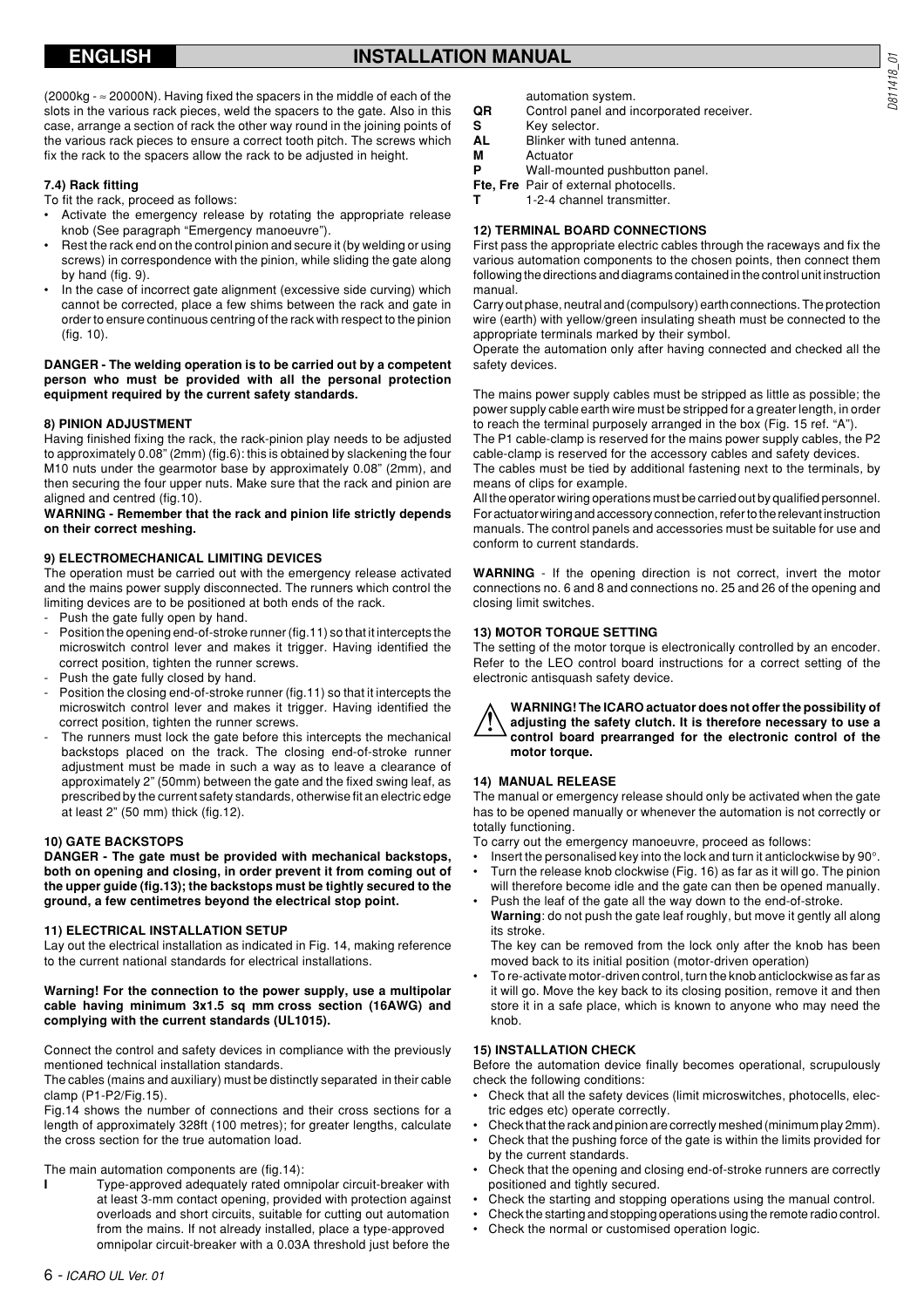# **Definition**<br>02<br>2015 16) AUTOMATION DEVICE USE

Since the automation device can be controlled both remotely and in sight, by means of a radio control device or a button, all the safety devices must be frequently checked in order to ensure their perfect efficiency.

**WARNING! In the event of any safety device malfunction, request immediate assistance from qualified personnel. Children must be kept at a safe distance from the automation operation area.**

#### **17) AUTOMATION CONTROL**

The use of this control device allows the gate to be opened and closed automatically. There are different types of controls (manual, radio control, magnetic card access etc.) depending on the installation requirements and characteristics. For the various control systems, see the relevant instructions.

**The installer undertakes to instruct the user about correct automation operation, also pointing out the actions to be taken in case of emergency.**

#### **18) MAINTENANCE**

**WARNING! Before proceeding to any maintenance, disconnect the mains power supply and, if the battery is fitted, one of its poles.**

- These are the check and maintenance operations to be carried out: • Check the condition of lubrication of the metal racks once a year.
- Keep the sliding track always clean and free from debris.
- Occasionally clean the photocell optical elements.
- Have a qualified technician (installer) check the correct torque limit setting.
- When any operational malfunction if found, and not resolved, disconnect the mains power supply and request the assistance of a qualified technician (installer). When the automation controller is out of service, you can activate the manual release device (see paragraph on "**Emergency manoeuvre**") in order to set the pinion idling and therefore allow the gate to be opened and closed by hand.

#### **19) NOISE**

The environmental noise produced by the gear-motor in normal operation conditions is constant and does not exceed 70 dB (A).

#### **20) SCRAPPING**

Materials must be disposed of in conformity with the current regulations.

In case of scrapping, the automation devices do not entail any particular risks or danger. In case of materials to be recycled, these should be sorted out by type (electrical components, batteries, copper, aluminium, plastic etc.).

#### **21) DISMANTLING**

When the automation system is disassembled to be reassembled on another site, proceed as follows:

- Disconnect the power supply and the entire electrical installation.
- Remove the gearmotor from its fixing base.
- Disassemble the control panel, if separate, and all installation components.
- In the case where some of the components cannot be removed or are damaged, they must be replaced.

#### **22) MALFUNCTIONS AND REMEDIES**

#### **22.1) Faulty actuator operation**

- Use an appropriate instrument to check that the actuator ends are supplied with voltage after the opening or closing command.
- If the leaf movement is opposite to that required, reverse the motor drive connections in the control unit.

#### **22.2) Faulty operation of electrical accessories**

In case of fault, all the control and safety devices can cause the automation controller to malfunction or lock. If the control unit is provided with selfdiagnosing facility, identify the fault. If a fault is found, it is advisable to disconnect and, if necessary, bridge, all the automation control devices one by one, until the one causing the fault is identified. Replace or repair it, then reset all the devices which were previously disconnected or bridged. For all the devices installed, make reference to the respective instruction manual.

#### **WARNING!**

**Correct controller operation is only ensured when the data contained in the present manual are observed. The company is not to be held responsible for any damage resulting from failure to observe the standards relating to safety, installation and good technical practice, as well as the instructions contained in the present manual.**

**The descriptions and illustrations contained in the present manual are not binding. The Company reserves the right to make any alterations deemed appropriate for the technical, manufacturing and commercial improvement of the product, while leaving the essential product features unchanged, at any time and without undertaking to update the present publication.**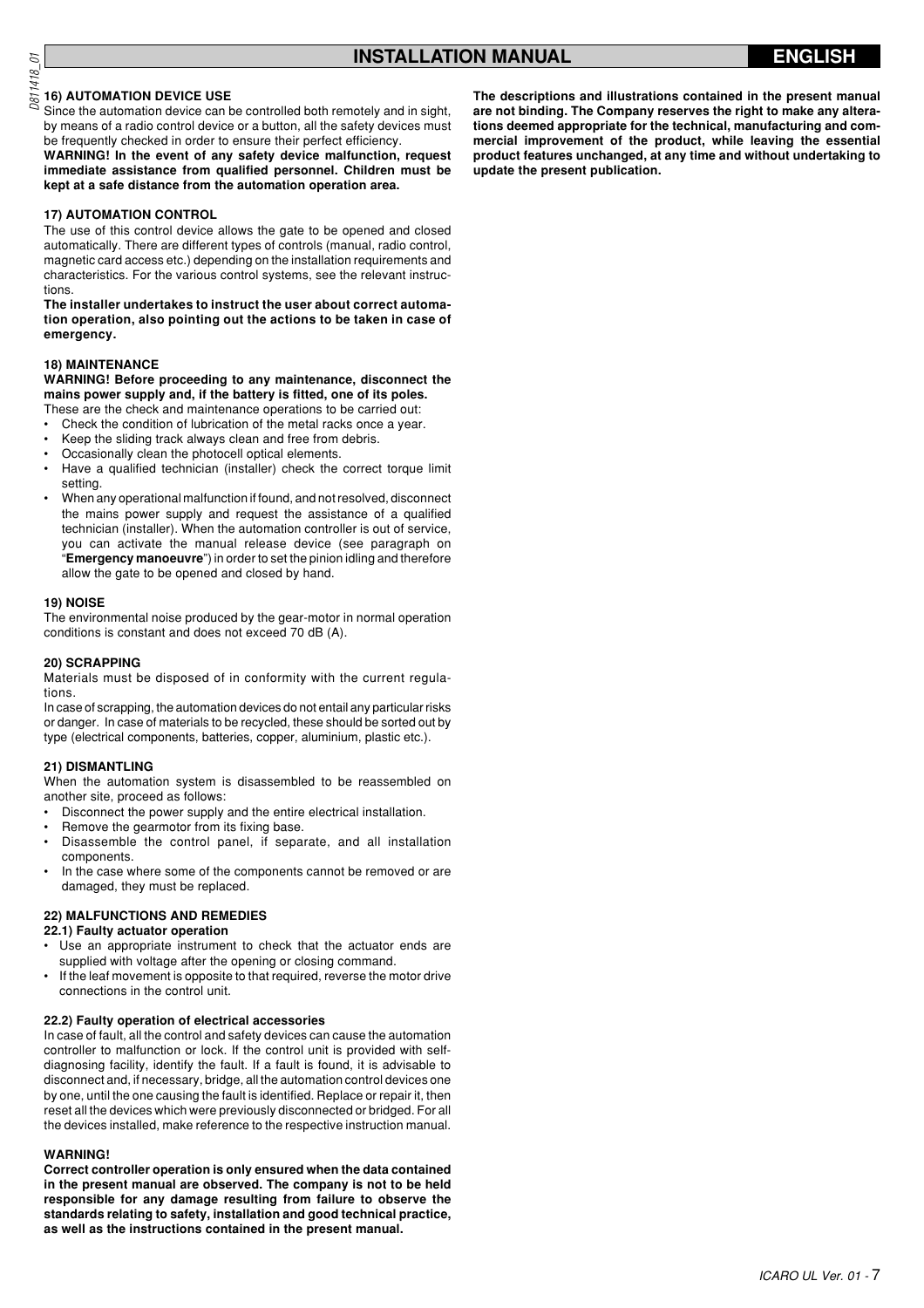





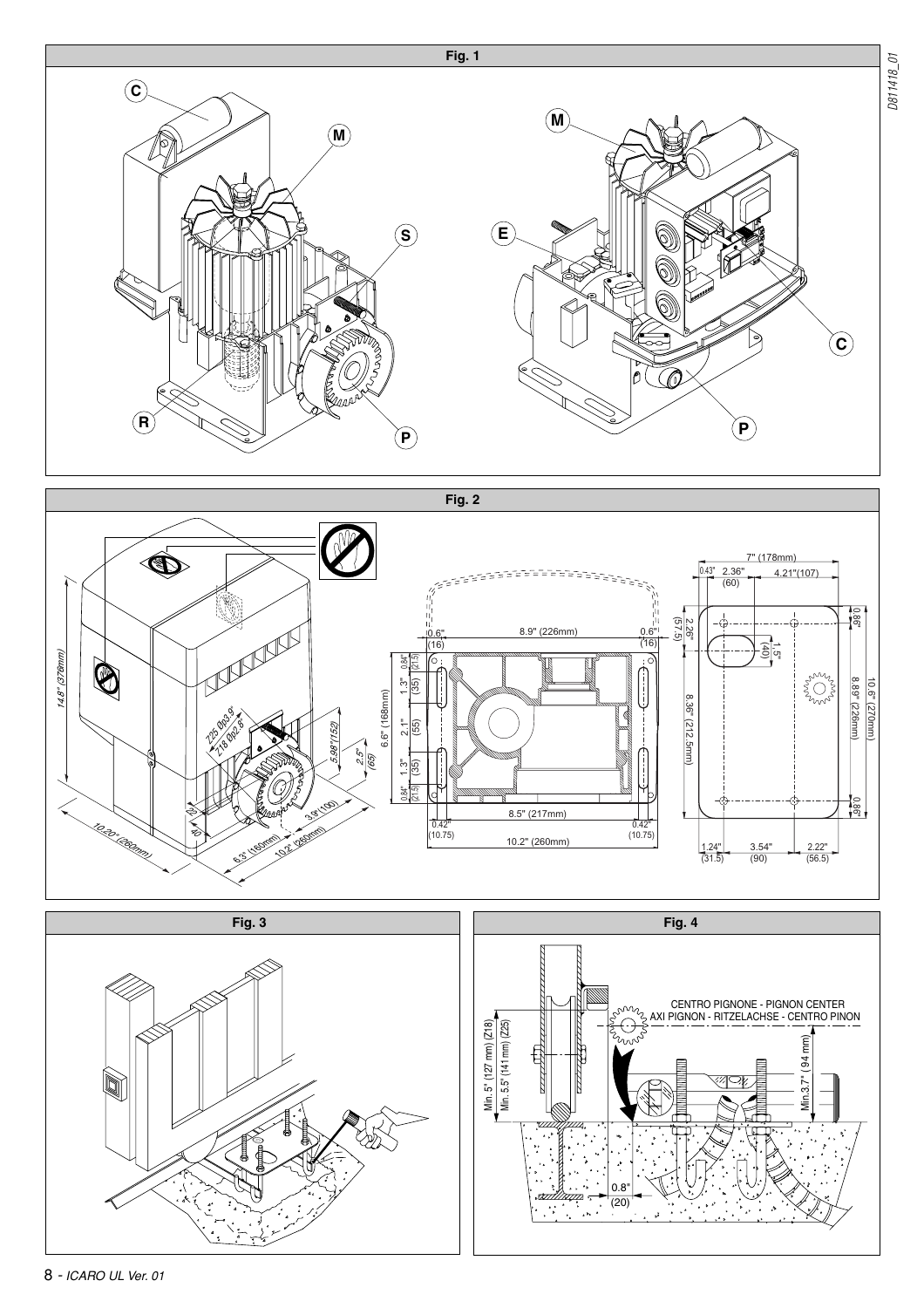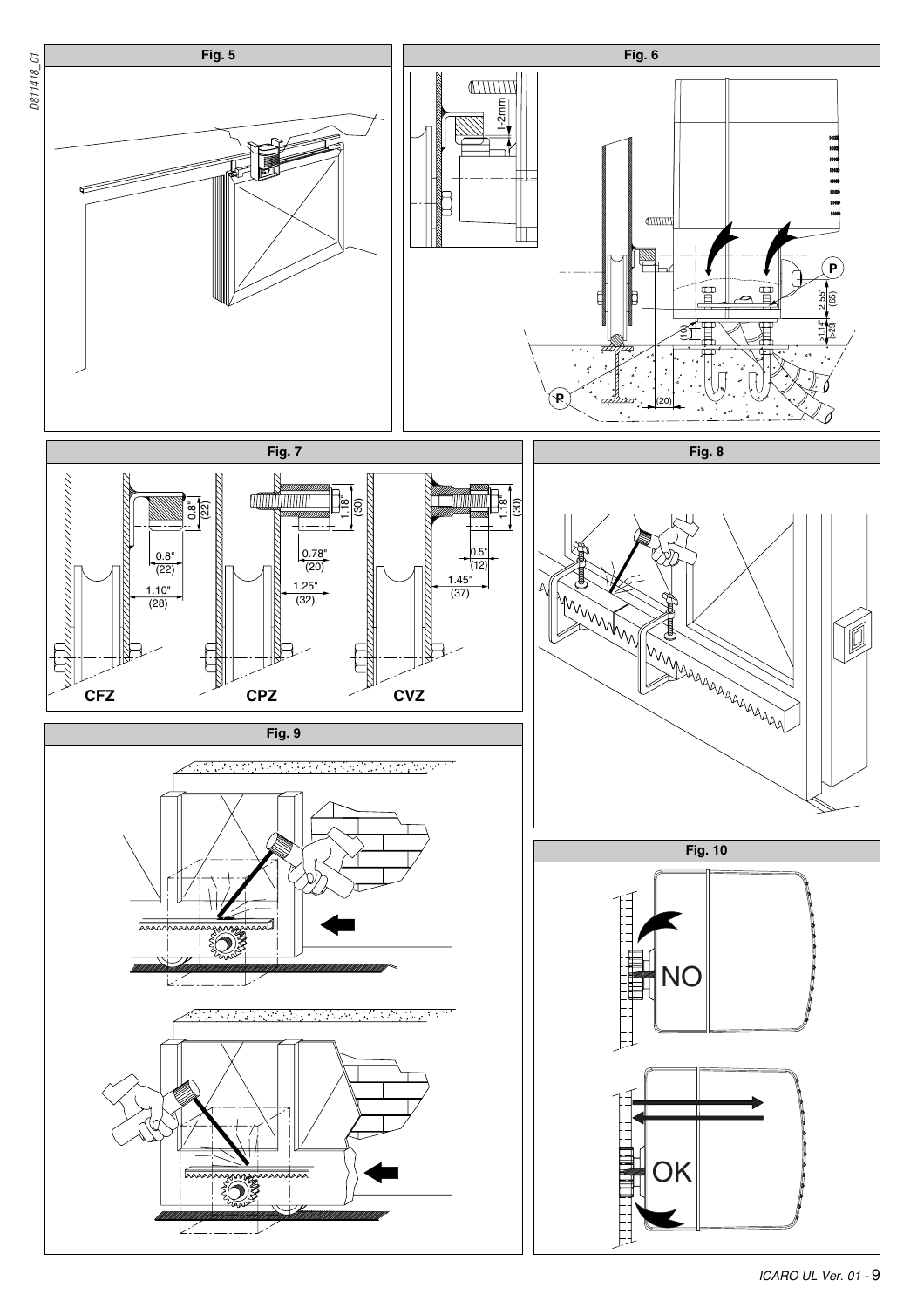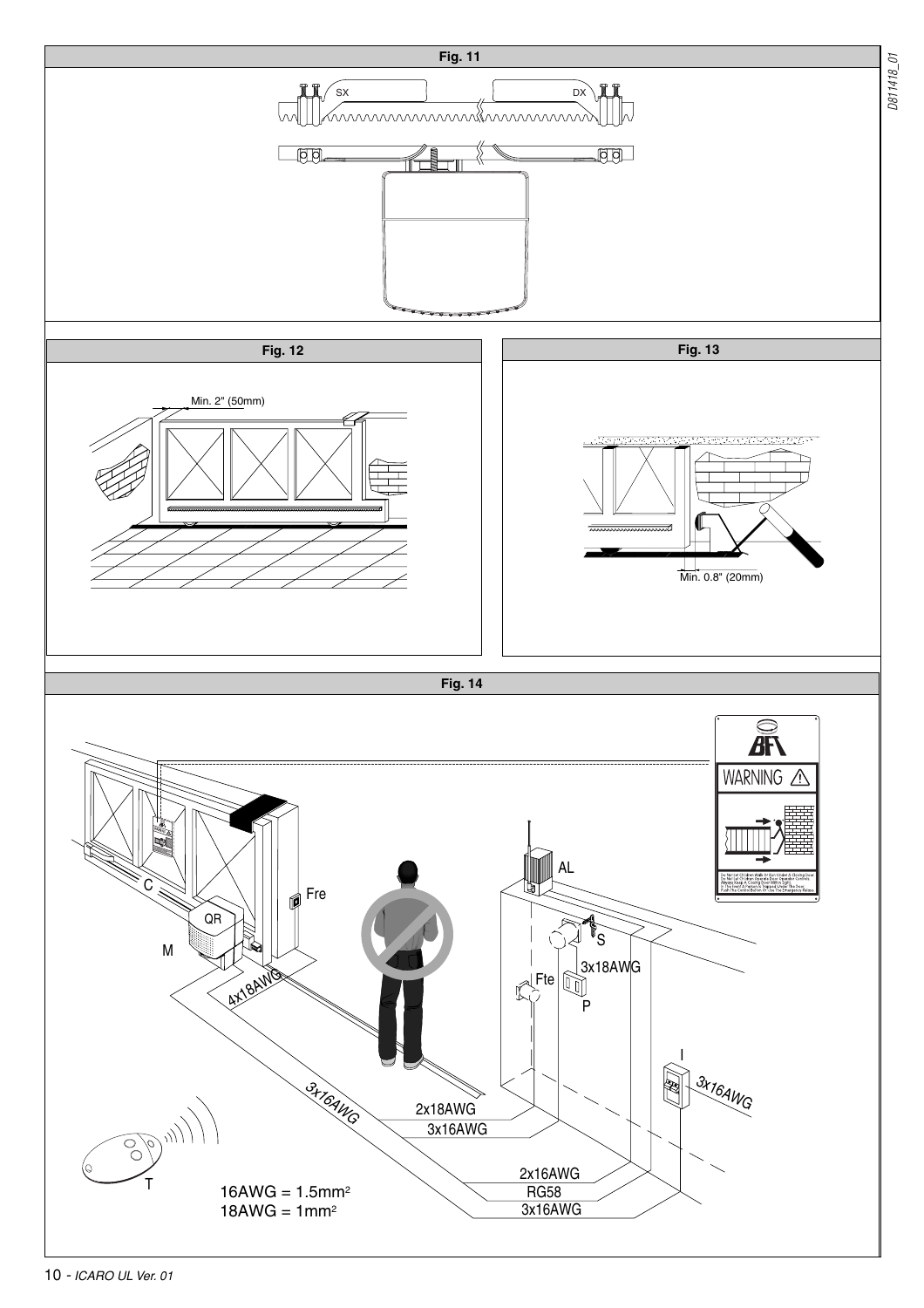